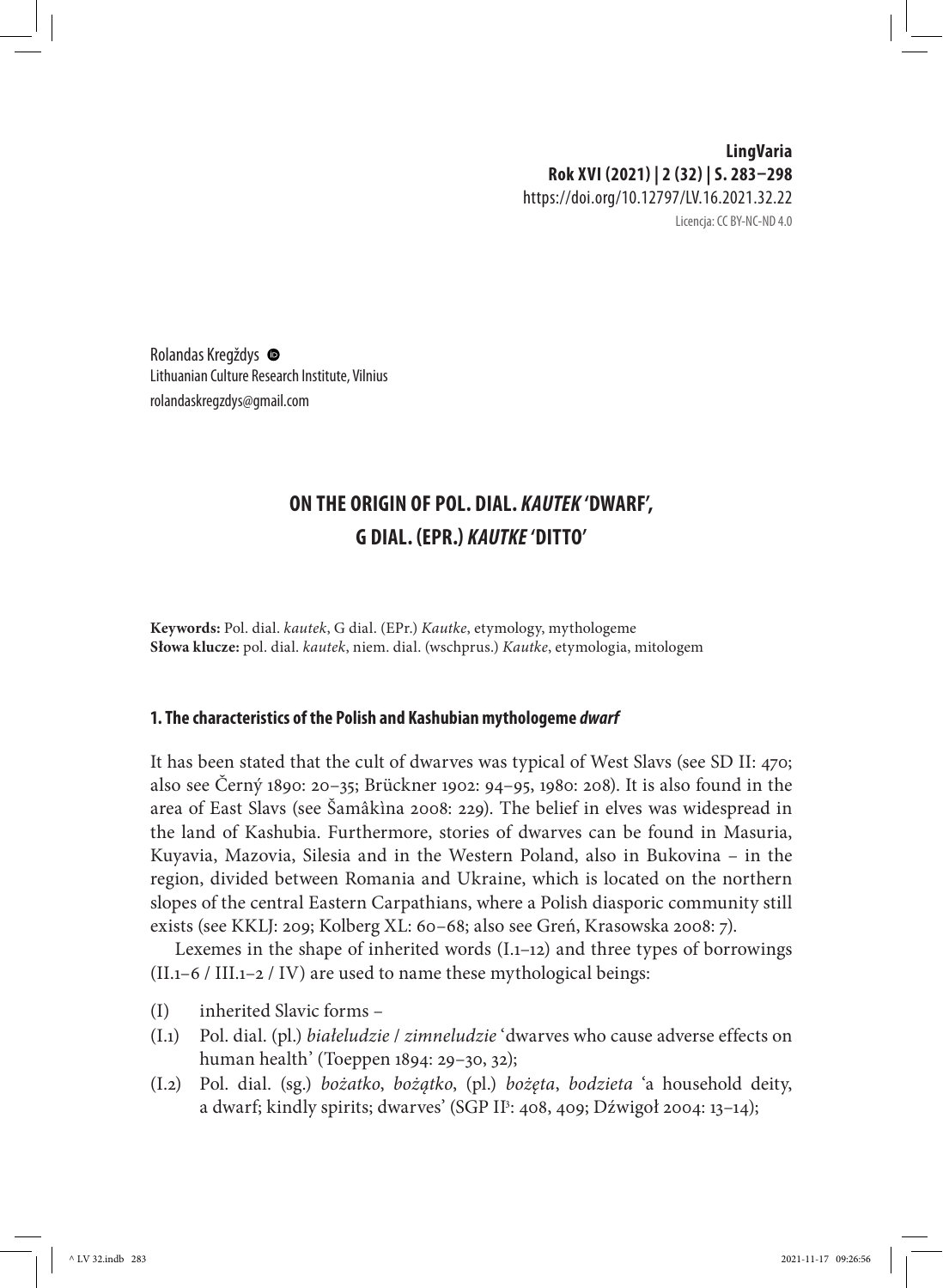- (I.3) Kash. (masc., sg.) *dremnè* / (fem., sg.) *dremnô* 'a dwarf / a female dwarf' ↔ (masc., sg.) *dromnė* / (fem., sg.) *dromnå* ↔ (pl.) *drebnê*, *drobne* 'soulless, shortstatured human-shaped beings whose height is 1 feet; mortal creatures who extend the healthy lifespan to a thousand years; they use to act like humans: they dance, listen to music, get married, baptise their offspring, call each other by name; they wear red clothes and caps of the same colour; these little beings live in old graves, piles of stones, under the trees or in dough-troughs, in a stable or in a human house near the hearth; they use dishes made of gold and silver; dwarves have a king who wears a crown (see KKLJ: 103; SW I: 558; SEK II: 62, 64, 72; Dźwigoł 2004: 22);
- (I.4) Pol. dial.*garbusik* 'a dwarf an underworld guardian of treasures' (SKarł II: 54–55);
- (I.5) MPol. (dial.) *kołtek* (see Hartknoch 1679: 141; Manlius 1719: 235; SWOKarł: 292), Pol. dial.*kałtek* 'a dwarf; a fiery flying dragon (i.e. a brownie) who brings goods to some people' (see SW II: 413; SWil I: 460; SWOKarł: 292)  $\leftrightarrow$  Pol. dial. *kautek* 'a dwarf in a red cap who reveals himself coming out from the soil or from the crib in the stable' (SGOWM III: 159; see subsection 2);
- (I.6) Kash. (sg.) *kråsńą* 'a small human-shaped being who dwells under tree stumps (and especially under apple-trees or elder trees, etc.), under the floor, or behind the stove in a human house' ↔ (pl.) *kråsńąta* (*kraśnięta / krôsnjęta*) 'dwarves who take care of horses, braid horse's mane' ↔ (dim. sg.) *kråsńǫtko* 'a midget' ↔ (pl.) *krasńąči / krasńiči* 'dwarves' ↔ (sg.) *kråsńåk* 'a dwarf' ↔ (masc., sg.) *kråsńik* / (fem., sg.) †*kråsńica* 'ditto' (see SGK II: 236–238; KKLJ: 103; also see Sychta 1957: 29; Kolberg XXXIX: 264);

Pol. dial.*krasnoludek* / *krusnalek* 'a dwarfish man of a size of a fly or a bee who lives in a mousehole; a red round intestine worm which accesses to human body, potentially increasing his chances of becoming ill' (Moraczewski 1842: 509; Toeppen 1894: 28–29) ↔ *krasnyludek*, *kraśnoludek / kraśnyludek* 'a small human-shaped being who wears pointy red hat, dwells in the earth, in pits, ruins and all kinds of holes; helpful to humans when they are in need' ↔ (sg.) *krosnalek*, (pl.) *krosnalki* 'a dwarf of a size of an insect who lives in a mousehole and gets out from there to spree in the night of the full moon; harmless to humans, but in the moment of fright it becomes a giant' (see Kolberg III: 104, XXXIX: 263; SW II: 530, 562);

- (I.7) Kash.*křąslåk* 'a dwarf' (SGK II: 269; SKarł II: 494);
- (I.8) Kash.*kurpel* 'a dwarf' (SGK II: 306; Dźwigoł 2004: 24)1 ;
- (I.9) Kash. †*malëčk* 'a dwarf' (SGK III: 42; Dźwigoł 2004: 22);

<sup>1</sup> The origin of the mythologeme Kash.*kurpel* can evidently be related to Kash.*kurdëpel* 'a dwarfish man' (SGK II: 304), i.e. the absorption of the structural elements -*dë*- is reflected, cf. Kash.*kur-*dë*pel* \*'a dwarf' → *kurpel* 'ditto' (also see SESł III: 398–399).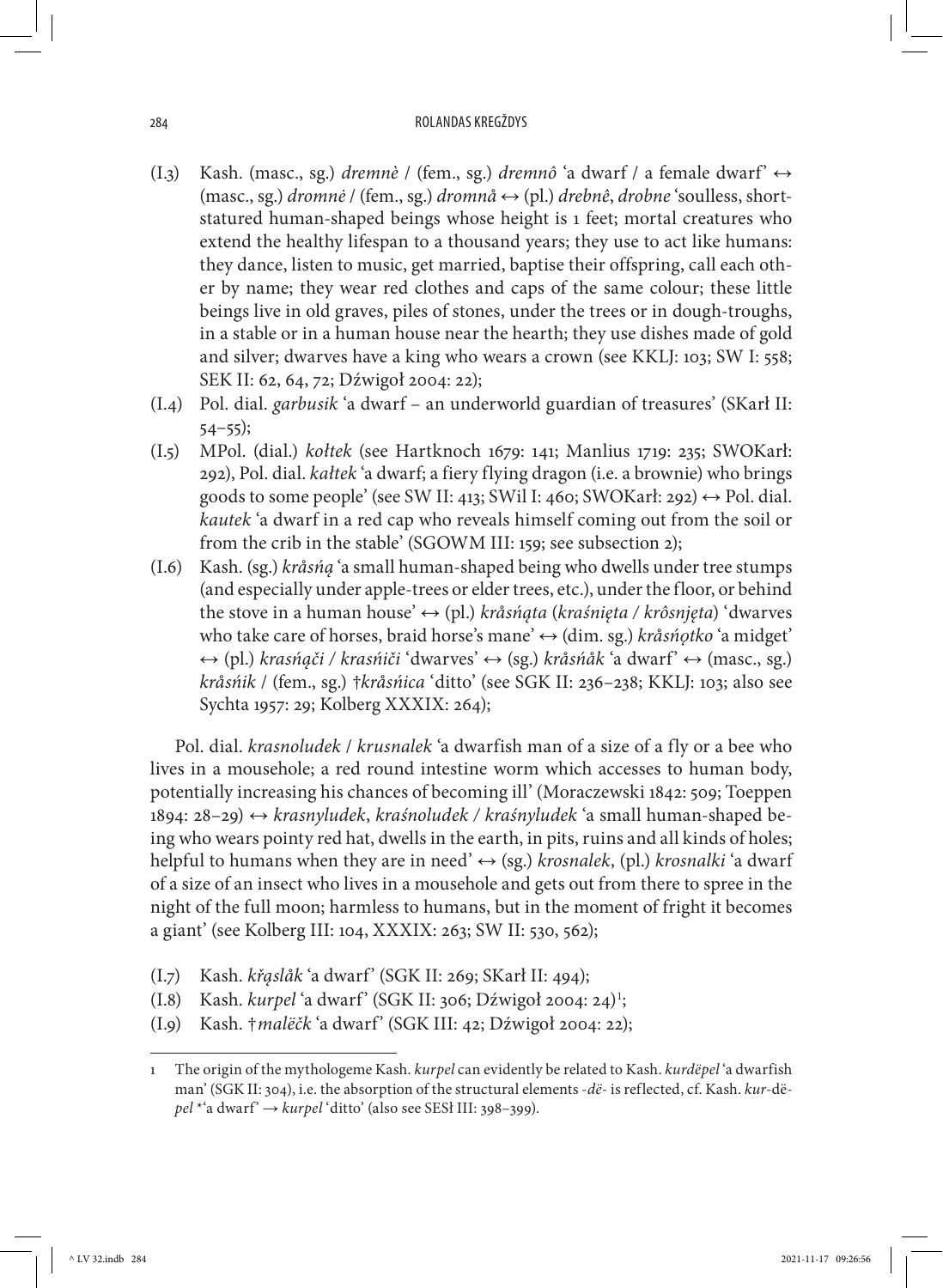OPol.*malylvdzye* 'dwarves, i.e.*daemone sparvuli, quos Poloni domos incolere credebant*' (SStp IV: 153; SEBr: 497), Pol. dial. (pl.) *małoludy* 'dwarves' (Dźwigoł 2004: 22);

- (I.10) Kash. *omerečk* 'a dwarf etc.' (SGK III: 320; Dźwigoł 2004: 11)<sup>2</sup>;
- (I.11) Pol. dial.*pasiecznik* 'a dwarf who cares for bees' (Dźwigoł 2004: 12);
- (I.12) Pol. dial.*podziemek*, *podziomek* 'a good-looking, small dwarf, helpful to humans, who lives underground' (see SKarł IV: 205; SW IV: 445; Dźwigoł 2004: 12);
- (II) Germanisms –
- (II.1) Pol. dial.*chobołd*, *kołbuk* (↔ Pol. dial.*kołbóg*, *kołbug*) etc., Pol.*kobold*, *kobolt* 'a mountain dwarf – a guardian of gems, crystals, and precious metals' < < G *Kobold* 'a household deity / mountain spirit; a dwarf etc.' (see Toeppen 1894: 20, 22–28, 30; KKLJ: 103; Kolberg XL: 54–58; also see SKarł II: 387; SW I: 287, II: 383, 408; DWG V: 1548–1552; Dźwigoł 2004: 25–26; Kluge 2011: 510);
- (II.2) Pol. dial.*cwerg*, *cwergiel* 'a dwarf etc.' < G *Zwerg* 'a very small mythological being; a very powerful supernatural creature; a dwarfish man etc.' (see SGP IV3 : 560; also see Dźwigoł 2004: 25; Simek 1984: 475–477; Ström 1975: 170–171; DWG XVI: 1095–1099);
- (II.3) Pol. (dial.) *karzeł* 'a dwarf etc.', Pol. (dial./dim.; masc.) *karlik*, (fem.) *karlica*  'a very small supernatural being' etc. < MHG *kleiner karl(e)* 'a slim man' (see Dźwigoł 2004: 22–23; SESł II: 91; SEBor: 223–224; MLex I: 1520);
- (II.4) OPol. (dial.) *krzat* 1466, (dial.) *skrzat*, *skrzatek* 1500 etc. 'dwarves, *daemones parvuli*, *quos Poloni domos incolere credebant* etc.' < EHG *schrat* 'a dwarf' (see SStp VIII: 259–260; SW VI: 184; Götze 1920: 194; also see Brückner 1980: 303; Dźwigoł 2004: 24–25; cf. SEBr: 497; SEBor: 554);
- (I.5) Pol.*skarbnik* 'a dwarf an underworld guardian of treasures' (SW VI: 132), Pol. dial.*skarbownik* 'a dwarf in a red hat – an underworld guardian of treasures in Czech' (SKarł V: 140) ↔ (O/M)Pol.*skarb* 'treasure, fortune; the Treasury' ← OHG *scarbôn*, *skarbôn* 'to chase, to carve' ↔ \*'inscribed surface of a coin' (see SW VI: 131; SStp VIII: 216–217; Kluge 2011: 801; Kregždys 2016a: 576–577);
- (II.6) Kash. (masc. sg.) *ùndärėrčk*, (fem. sg.) *ùndärėrčka*, (pl.) *undererczki*, *underêrczkji* 'dwarves' < G *Untererdschchen*, *Unterirdschchen*, LG *Underer-*

<sup>2</sup> The origin of the lexeme has not been elucidated (see SEK III: 365). Therefore, the hypothesis can be put forward that Kash.*omerečk* 'a dwarf etc.' presupposes the remake of Kash.*mora* 'a nightmare, a spook who rides a **horse** to death, **braids horse's mane**, etc.' (SGK III: 102–106; Toeppen 1894: 36; SEK III: 256), as the Kashubians believed that mainly **dwarves** took care of **horses**. Kash.*mora* 'a nightmare' + suff. Kash. (*n. deminutiva*; masc.) -*äčk* / -*ečk* (see Lorentz 1925: 108) → \**morečk* 'a little nightmare → a dwarf' → (because of **taboo**) *om-e-r-ečk* 'a dwarf' (with metathesis of the root consonant \**mo*- to *om*- and added parenthetic resp. non-etymological -*e*-).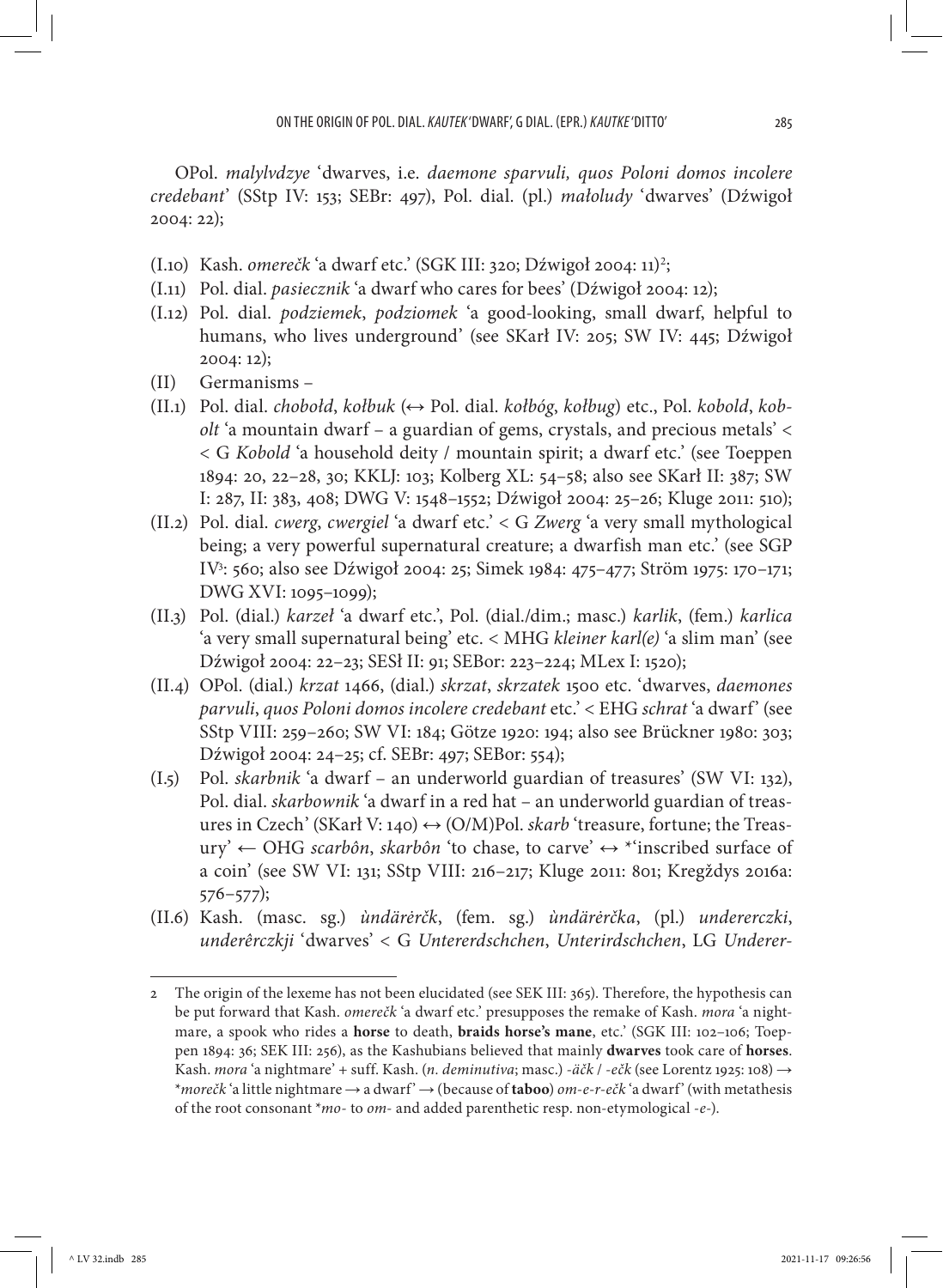*dschkes* 'ditto' (for more details see KKLJ: 68, 103; Pohl 1943: 192, 286; Hinze 1965: 503–504; Dźwigoł 2004: 11; DWG XI: 1499);

- (III) borrowings from Romance languages –
- (III.1) Pol. dial.*inkluz*, *ankluz* 'a dwarf'3 (see Dźwigoł 2004: 16–17);
- (III.2) Pol. dial. (pl.) *petiki* 'dwarves' (Greń, Krasowska 2008: 162) ← Rm.*pitic* 'a dwarf' (Cioranescu 1966: 631–632);
- (IV) Graecismes –

Pol.*gnom* 'a diminutive creature, a guard of terrestrial treasure' (SW I: 860; SWil I: 356)  $\leftarrow$  G *Gnom* 'an haughty dwarf, a terrestrial spirit' ( $\leftrightarrow$  Fr. gnome / It.*gnòmo* 'ditto') ← (Paracelsian Neologism) Gk. \*γηνομος 'a terrestrial being' (see DWG IV1 : 651–655; Kluge 2011: 366; ESBM III: 99; Clédat 1914: 280; Pianigiani I: 625).

The Kashubians believed that dwarves were kindly beings: they used to play tricks, took care of animals (and especially of horses). These supernatural beings were generous to those who pleased them, e.g., they used to give gold or silver coins (or horse manure turned into gold) in return for donated milk or clothes. They could also move to malice if someone offended them or spied upon them (for more details see KKLJ: 68, 103–104, 208). People used to blame dwarves for most misfortunes (Toeppen 1894: 28).

The tradition of a dwarf and a dragon of treasure (i.e. brownie), who brings stolen goods to his master, is of German origin (see SD II: 470; Dźwigoł 2004: 10; Ivanova-Bučatskaâ 2006: 17; also see Brückner 1980: 208, 301–303) or, to quote Jonas Balys, "[…] whether the Germans themselves got it from Scandinavia and the British Islands" (JBR II: 317). Such an assumption can also be confirmed by the existence of a type of female dwarves, which presupposes the result of degradation of the old system of Western Germans' religion, i.e. goddesses OHG *Holda* ↔ *Holla* (↔ G *Frau Holle*), OHG *Werra*, MHG *Bërhte*, *Stempe* were demonised and, in the long run, they became related to wives of dwarves (for more details see Grimm 1844: 467; Wackernagel 1878: 138, 379; MLex I: 191, II: 1174; also see Kolberg VII: 205; Gimbutas 2001: 195; Goos 2019: 246).

The functions, ascribed to dwarves, e.g., taking care of horses, helping people (giving money, goods and services), are also of German origin (see Grimm 1844: 476–480; Kolberg VII: 246).

<sup>3</sup> Jan Karłowicz (SWOKarł: 224) related the origin of the mythologeme with It.*inclusa* 'an appendage – something added or attached to an entity of greater importance or size' ← adj. Lat.*inclūsus* 'closed; pent-up' (also see Pianigiani I: 864; ESUM II: 305).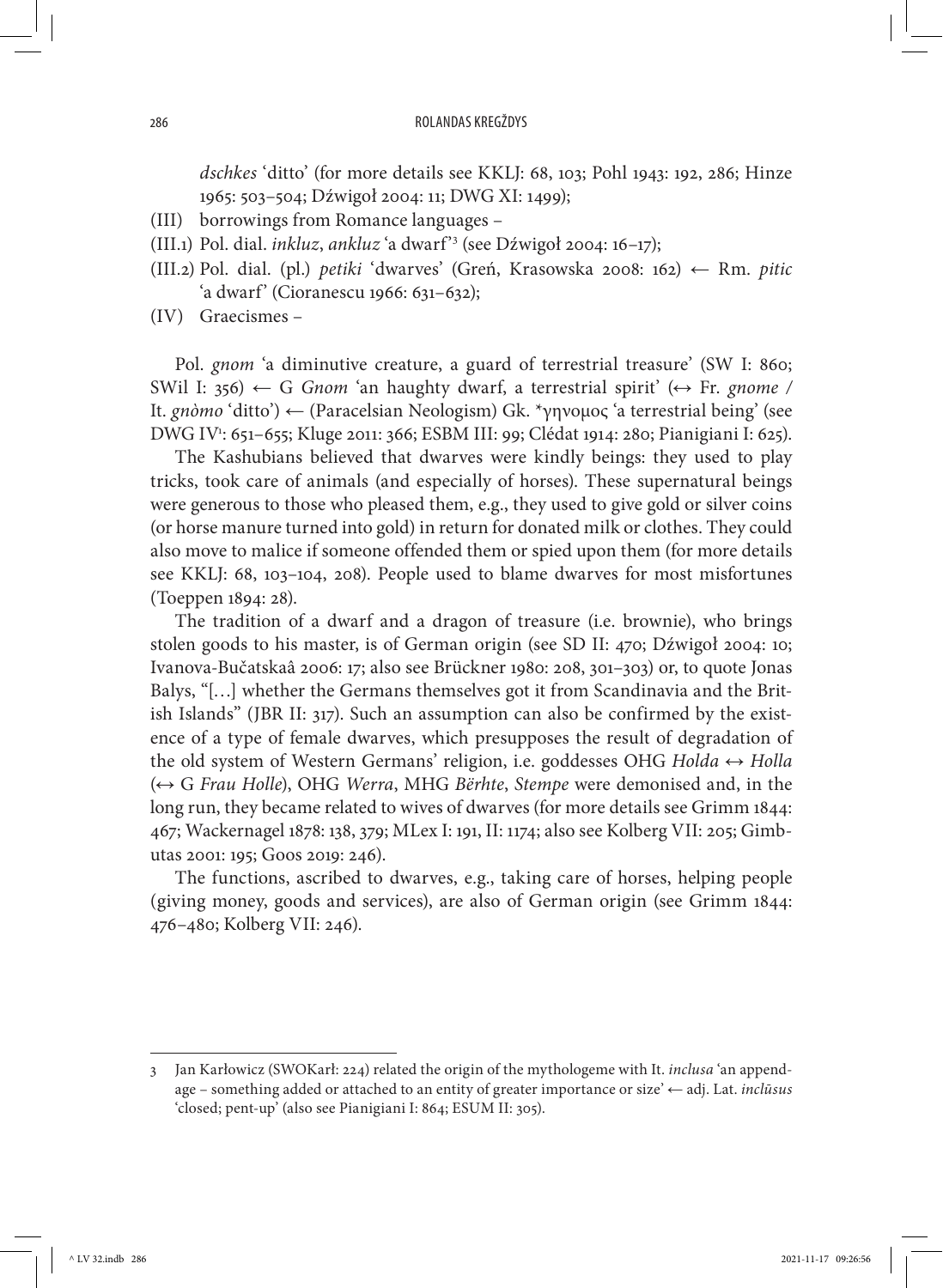# **2. The origin and peculiarities of the usage of the mythologemes Pol. dial.** *kautek***, G dial. (EPr.)**  *Kautke*

The authors of the dictionary *Słownik gwar Ostródzkiego, Warmii i Mazur* (hereinafter SGOWM) did not indicate an area of the usage of the singular form of Pol. dial.*kautek* 'a dwarf' (SGOWM III: 159). Given the geographical range of SGOWM, prevalence of the form could be formally defined by the area of several subdialects of Warmia-Masuria Province in northeastern Poland<sup>4</sup>:

- (α) rural district of Ostróda city (G *Osterode in Ostpreußen*);
- (β) Olsztyn Voivodeship (G *Allenstein*);
- (γ) rural district of Nidzica city (G *Neidenburg*).

Oskar Kolberg (XL: 67–68; also see SGOWM III: 145) presented the mythologeme in the plural form, i.e. Pol. dial.*kautki* 'dwarves in red caps who reveal themselves coming out from the soil or from the crib in the stable'. The lexeme was recorded in the North-Masurian subdialect of the Węgorzewo city (G *Angerburg*). The scholar was the first who decided to relate Pol. dial.*kautki* to G *Waldleute* 'woodmen resp. *silvestres homines*'. Due to the difference of the appearance (α), location (β) and functions  $(y)$  of the mythonyms, such an attempt raises the following doubts:

(α–β) *kautki* are dwarfish men / dwarves of a few inches in height (resp. "kilkucalowe" (Kolberg XL: 67), i.e.  $\sim$  5–10 cm) who wear pointy red hats, dwell in the earth and stables  $\neq$  *Waldleute* – foresters whose height is more than 1 cubit (resp. 45–56 cm); they are shaggy and greyish, covered with moss; these supernatural beings live in the backwoods; they used to wear green clothes with red flaps and black tricorne hats<sup>5</sup>;

(γ) *kautki* take care of horses, braid horse's mane ≠ *Waldleute* help women in the kitchen and do the laundry, they also participate in hunting and work together with millers<sup>6</sup>.

<sup>4</sup> It should be noted that the mythologeme is not recorded in the *Atlas of Masovia* (AGM). It is also not mentioned in the *Atlas Minor of Polish Dialects* (MAGP I–XIII).

<sup>5</sup> Cf. "[…] die als ein zusammen hausendes zwergartiges volk betrachtet werden, obgleich sie auch einzeln auftreten und dann zumal die weiblichen sich jenen höheren wesen anschliessen […]" (Grimm 1844: 451); "Sie sind klein von gestalt, doch etwas grösser als elle, grau und ältlich, haarig und in moos gekleidet; oft werden blossholzweibel, seltener die männer genannt, diese sollen nicht so gutartig sein und tiefer in den wäldern wohnen, grüne kleider mit rothemaufschlag und dreieckige schwarze hüte tragen" (ibid.).

<sup>6</sup> Cf. "zuweilen helfen sie den menschen in der küchenarbeit und beim waschen, äussern aber immer grosse furcht vor dem wilden jäger der sie verfolge" (ibid.: 452); "Waldmännchen, die in einer mühle dienste gethan und lange geholfen hatten, wurden dadurch verscheucht, dass ihnen die müllersleutekleider und schuhe hinlegten" (ibid. 453).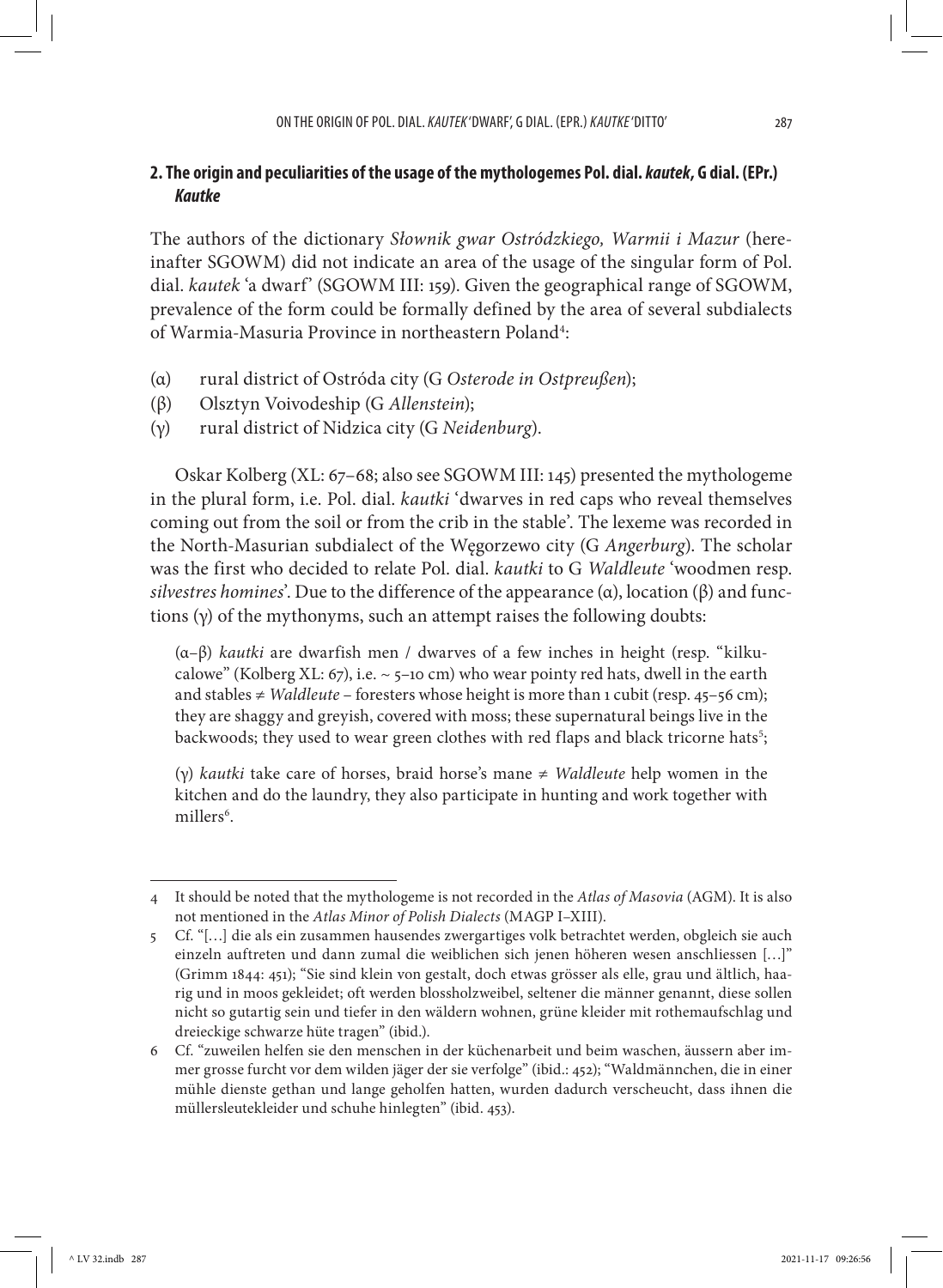The authors of SGOWM related the origin of the mytholegeme to G dial.*Kautke*, i.e. Pol. dial.*kautek* was attributed to Germanisms (see SGOWM III: 159; also see Dźwigoł 2004: 25). Such a decision was made on the basis of the information presented in the above-mentioned O. Kolberg's work.

Unfortunately, the decision of the compilers of the dictionary cannot be right because G dial. (EPr.) *der Kautke* 'a dwarf; a household deity / mountain spirit' is not an inherited German word, but a lexeme of West Slavic origin<sup>7</sup>. This statement is to be supported by the category of gender of the lexeme resp. by its masculine form, cf.*der Kautke* (see PrWb III: 168; also see Grannas 1943: 32). If the word was the inheritance of the Western Germans, the diminutive suffix G dial. - $ke \leftrightarrow dim$ . suff. G -*chen* / LG -*ken* / -*kin*) (see Schröer II: 68; DM: 474; König 2004: 148, 186; Young, Gloning 2004: 126; Polenz 2009: 97, 124; Schümann 2010: 70–71; Elsen 2011: 81–83; Casemir, Fischer 2013: 90) should be obligatorily implied in the form of neuter (see Schümann 2010: 71; DM 391), cf. G dial. (EPr.) *das Klênnutschke* 'a dwarf' (see Fr I: 375), cf. also G *der Matz* 'a bird' → G dial.*das Mätzken* = G *das Mätzchen* 'a little bird', G *die Magd* 'a girl' → *das Mädchen* 'a little girl → a girl' (also see Young, Gloning 2004: 258; Kluge 2011: 591, 608). Walther Ziesemer (1924) did not mention any example of a non-systemic gender change of the lexemes used in the East Prussian dialect.

Suff. G dial. -*ke* was also used to form diminutives of *n. agentia* type, cf. n. p. G *Hartke* ← n. p. G *Hartmut*, *Henneke* ← *Hans* (see König 2004: 124; also see Pott 1859: 157, 229). It should be noted that suff. G -*chen* / G dial. -*ke* also presuppose the connotation 'helpful to humans' of the words which belong to the same type of formation, i.e.*n. agentia* (see Schümann 2010: 71; DM 471).

<sup>7</sup> Hence, the etymology of G dial. (EPr.) der *Kautke* which is specified further is impossible: EHG *kaute* '(**grave**) pit; a grave; ground pit to store vegetables, fertilizers etc.; a clay pit; a moat;

a bog etc.' (DW: 692; DWG V: 364–365; Götze 1920: 132; FHNDWe; also see Kluge 2011: 483), cf. – (**I**) mythologeme G *Donnerkaute* 'Thunder's pit':

<sup>&</sup>quot;[…] auf dem hessischen Knüllgebirge findet sich eine *Donnerkaute* […]" (Grimm 1844: 155), i.e. [*…*] *there is a Thunder's pit on the Knüllgebirge* [i.e. Twisted Hill] *in Hessen* [*…*],

cf. also top. G *Donnerkaute* (see DWG II: 1239), that in East Prussia were believed to emerge a pit in the place where Thunder, in chase of a brownie, grasped the ground (see JBR I: 191);

<sup>(</sup>**II**) cf. the belief of the Kashubians, who took over the Germanic mythologeme *dwarves*, that these supernatural beings dwell in old **graves** and communicate with the **dead** (for more details see KKLJ: 103–104, 208)

<sup>+</sup> dim. suff. G dial. -*ke*, which formally presupposes sememe \*'a small grave → (**antonomasia**) grave spirit (resp. a shorty who lives in a grave (cf. Elsen 2011: 4, 81)) – a dwarf', cf. also G dial. (EPr.) *Klênnutschke* 'a dwarf' ← G dial. (EPr.) *Kleinnutsch* 'bagatelle' (Fr I: 375).

The hypothesis can be supported by the belief of the Germans that "Die Bergmännchen weisen, ganz wie die Erdmännchen und Kobolde, auf Vorstellungen von **Totengeistern** hin […]" (Vries I: 285), i.e.*Mountain spirits, as well as dwarves and household deities, are identified with the spirits of the dead*.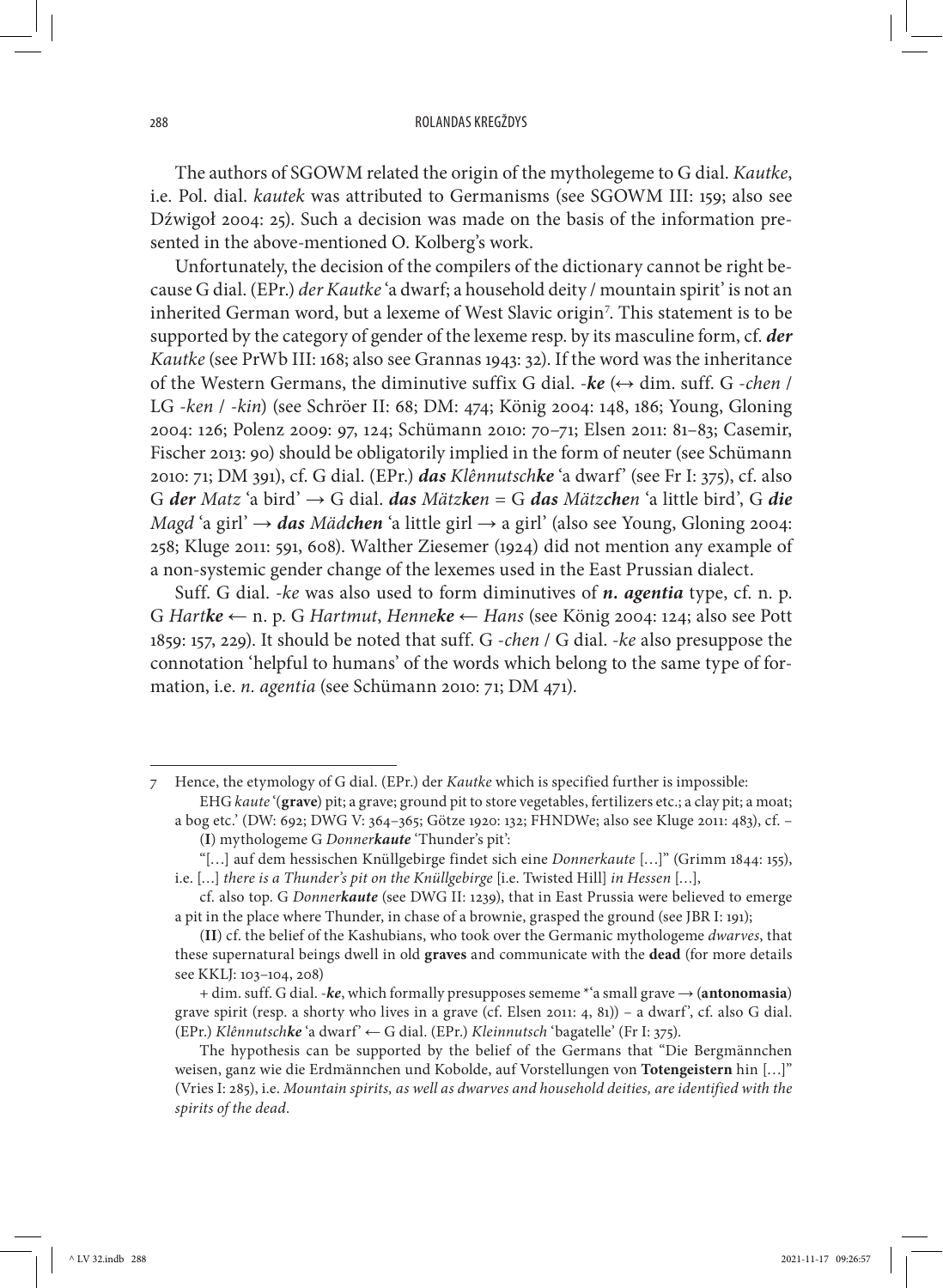The loan status or West Slavic character of G dial. (EPr.) *Kautke* is also presupposed by the change of suff. Pol.*ek* to suff. G dial. -*ke*<sup>8</sup> , i.e. Pol. dial.*kautek* 'a dwarf in a red cap who reveals itself coming out from the soil or from the crib in the stable' → G dial. (EPr.) *Kautke* 'a dwarf; a household deity / a mountain spirit' (see Scheme).

The origin of Pol. dial.*kautek* 'a dwarf' can be justified by the statement of Franciszek Sławski (see SESł II: 375) that USrb.*kołtk*<sup>9</sup> 'ditto' might have been ascribed to the derivatives of the suff. WSl. \*-*unъ* (*n. agentis*). Hence, it can be supposed that both mythologemes reflect absorption of the structural elements -*un*-:

WSl. dial. \**kołtun* 'a supernatural being' (→ USrb.*kołtun* 'a tree demon' (SWOKarł: 292))

(↔ (M)Pol. (dial.) *kołtun* 'a mat of hair (*trichoma* / *plica incuborum*); tangled hair; a tangle of branches; problem; townie; nickname; (pl.) a type of potatoes; rheumatism'

< OUkr.*ковтунъ* 1584 (→ Ukr.*кóвтýн* 'a mat of hair, wool or fur; skin disease (*Plica polonica*)' < PSl. \**kъ ḷtunъ* 'a mat of hair' (see SL II: 1053; SPXVI X: 492; SW II: 413–414; SKarł II: 409; SWil I: 512; Kucała 1957: 186; SEBr: 248; SESł II: 375–376; SEBor: 246; SEBań I: 763; SEMań: 86; SUM XVI–XVII st. XIV: 199; ESUM II: 487; ESBM IV: 311–312; ESSJ XIII: 191))

+ suff. -*ek* (n. deminutiva / n. qualitatis; n. actionis; n. agentis; n. instrumenti (for more details see Grzegorczykowa 1979: 6–7, 15, 22, 26, 33, 40, 43, 45, 53–54; GWJPM: 397, 400, 408, 420, 426, 444))

→ MPol. \**kołtunek*, Pol. dial. \**kałtunek* / USrb. \**kołtunek* 'a small mat of hair; a dwarf'10

 $\rightarrow$  (with an absorption of *-un*-)<sup>11</sup> MPol. *kołtek* 'a mat of hair; earring' (SPXVI X: 491; SW II: 413) ↔ MPol. (dial.) *kołtek*, Pol. dial.*kałtek* 'a dwarf; an igneous brownie which brings treasure', USrb.*kołtk* 'a dwarf'

→ Pol. dial.*kautek* 'a dwarf' with the root structural element -*au*-, which is of identical etymological value with Pol. dial. -*ał*- (due the vocalization of the lateral consonant *ł*) (for more details see Dejna 1973: 114–115; Schaarschmidt 1997: 142; see also Kregždys 2016b: 61, 2020: 104).

<sup>8</sup> Cf. G dial.*Poschundek* 'order' ← Pol.*porządek* 'ditto', G dial.*Roschke* 'croissant, roll' ← Pol.*rożek* 'ditto' etc. (for more details see Nyenhuis 2013: 150–153).

<sup>9</sup> The lexeme was attributed to Germanisms by Renata Dźwigoł (2004: 25). The researcher rejected the Slavic origin of the word presented by Franciszek Sławski (see SESł II: 375) and interpreted it as it were a shortened form of USrb.*kobołtk*.

<sup>10</sup> Cf. also Pol. dial.*kołtunnik* 'a herb used to cure *plica*; ground-ivy (*Glechoma hederacea*)' (SKarł II: 409).

<sup>11</sup> Cf. variation of the Germanism Pol.*frasunek* 'concern, care' ↔ MPol.*fras* 'ditto' (SW I: 773; SPXVI VII: 123).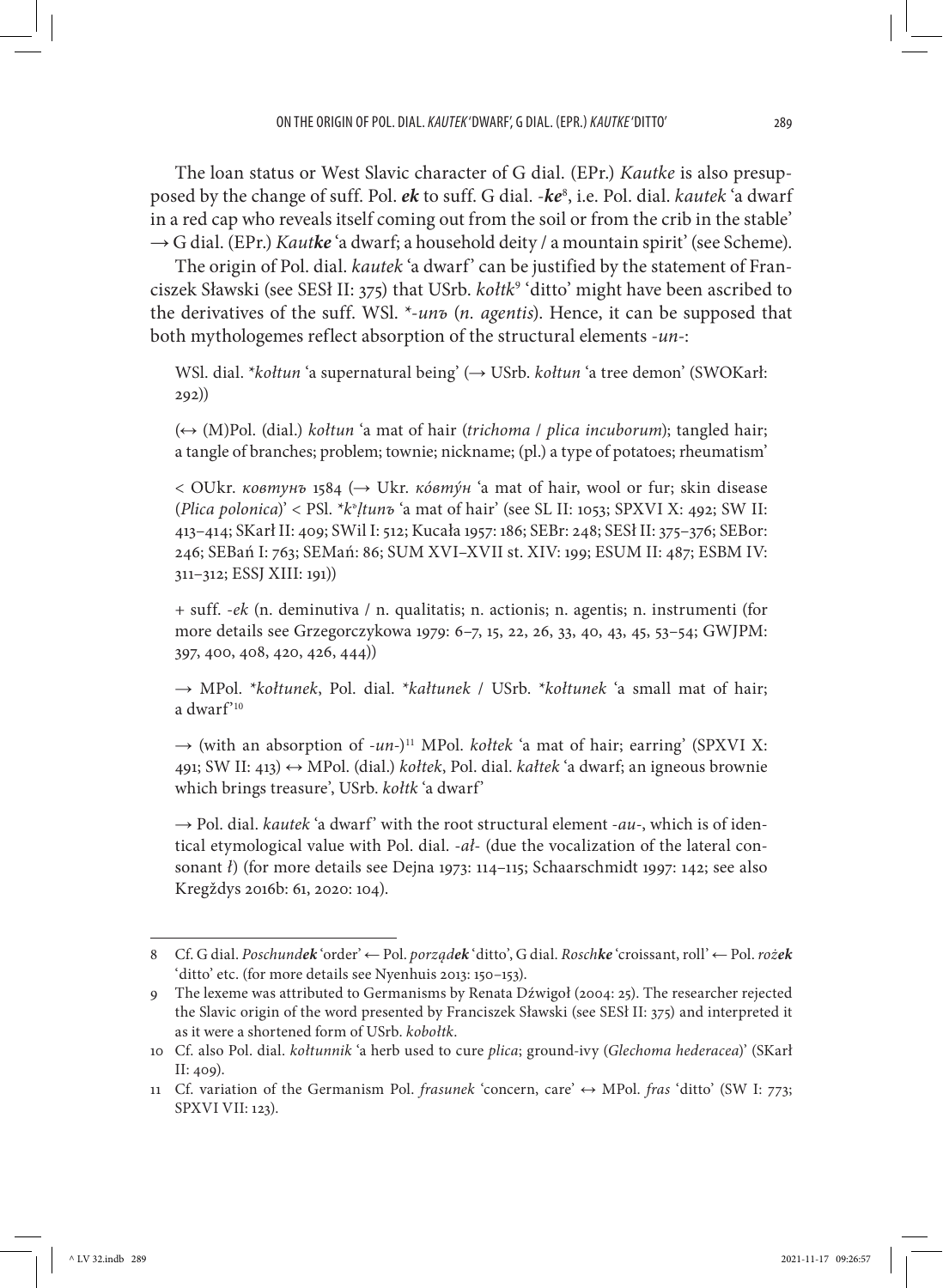The semantic shift of the mythologeme *kautek* (i.e. 'a dwarf'  $\leftarrow$  'a supernatural being' ← 'a mat of hair') was predetermined by antonomasia (i.e.*mythological subject* ← *an object with unsacred connotation* – see Scheme), cf. the origin of the West Slavic mythologeme *willow* 'a devil' ← 'a dwelling of devil' ← 'willow tree' (see SD I: 335), as it was thought that the dwarves used to felt mats of human hair:

"Sie sind die kleinen Wesen, die in Maßuren den Menschen das Haar verwirren, so daß man einen solchen Koltki, wie man das verwirrte Haar selbst dann auch wieder nennt, schwer entwirren kann. Es muß abgeschnitten warden" (Pohl 1943: 286), i.e.*The Masurian little creatures used to felt a mat of human hair to make Koltki, which can hardly be disentangled and must be cut off. The word Koltki is also used to name tangled hair*.



Scheme. The sequence of the origin of Pol. dial.*kautek*, G dial. (EPr.) *Kautke*

Unfortunately, in the latest works on the formation of words in the Prussian language, Pol. dial.*kautek* was interpreted as a cognate of OPr.*cawx* 'a devil' E 11 (see Biolik 2009: 59). It was evidently for that reason that some researchers attributed the mythonym Pol. dial.*kautek* to the layer of the lexis of the Baltic origin (see Nepo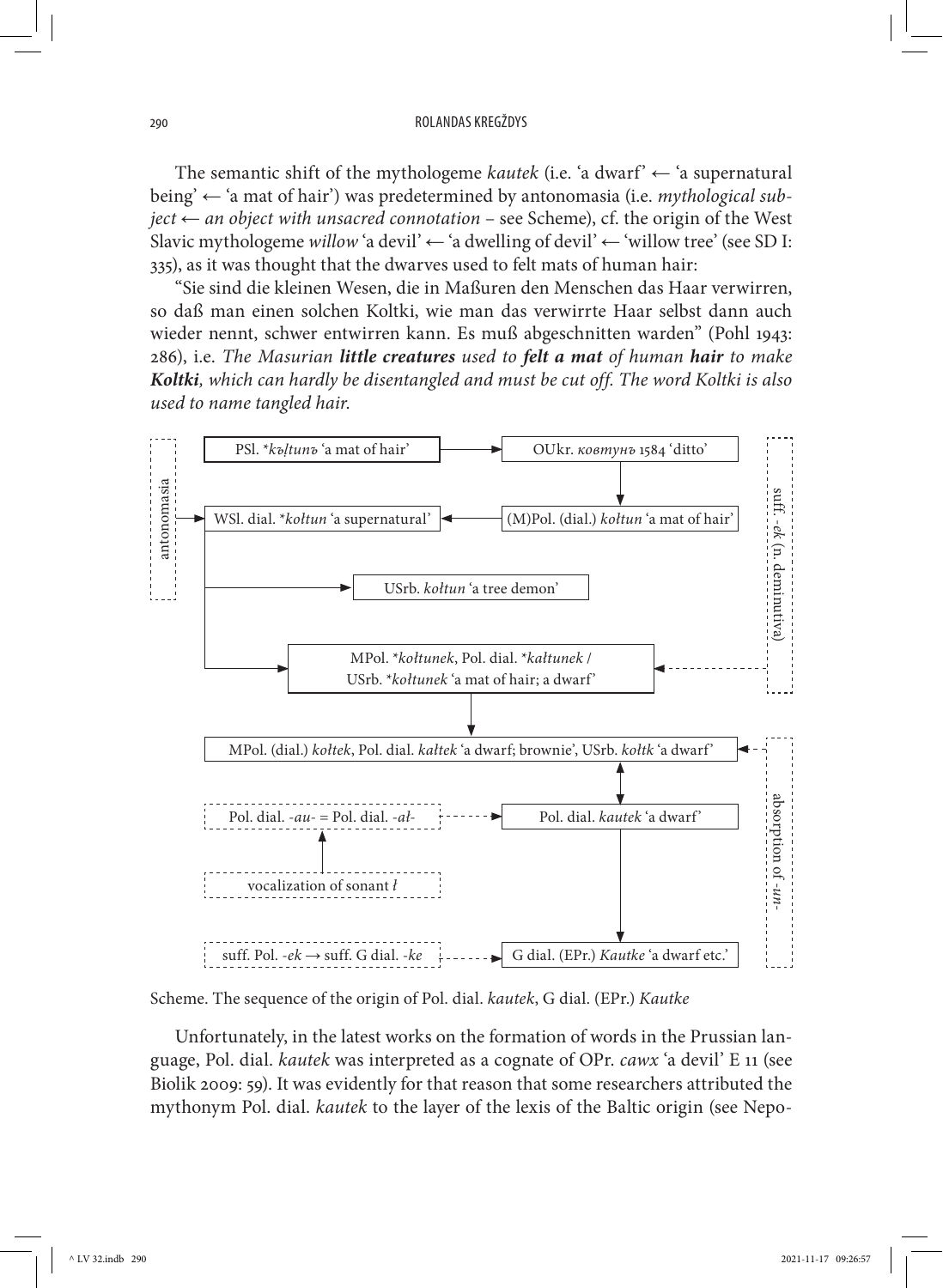kupnyj 1976: 137; PrWb III: 168; Laučûte 1982: 47; Kiseliūnaitė, Kukure 2011: 193), but they did not specify the relationship between the above-mentioned mythologeme and the borrowing G dial. (EPr.) *der Kautke* 'a dwarf; a household deity / a mountain spirit'. It should be underlined that they did not present an etymological description of the structural element -*t*-, absent in OPr.*cawx*.

It is true that Anatoly Nepokupny (1976: 137) tried to solve the issue with the help of the diminutive Lith.*kaukutis* 'a soul of an unbaptised child' (LKŽe). Unfortunately, the explanation is fallacious. This statement would be really acceptable if Lith.*kaukutis* was an inherited word of the East Balts, but the root *kauk*- is a loan from the West Baltic area (see Smoczyński 1989: 309; also see Kregždys 2020: 81). The above-mentioned diminutive is a late derivate which started to be used only in Lithuanian<sup>12</sup>.

Moreover, the inherited West Germanic onyms (toponyms and proper names) of the identical morphological structure and semantic value presuppose the new status of OPr.*cawx*, i.e. a borrowing – a Germanism, but not an old inheritance, cf.:

(α1 ) top. EHG / G *Kauxdorf* 'the country's capital city in the region of Brandenburg in Germany – some 112 km South of Berlin<sup>13</sup>' (NTSGW II: 318) with the variant of top. MHG *Kuckuckdorf* 1217 'cuckoo's / devil's village'14, the latter may be related to MHG / EHG *kukuk* 'cuckoo; devil; a fool' (see MLex I: 1765–1766; DWG V: 2521–2529; also see DW: 722; Kluge 2011: 546);

(α2 ) p. n. EHG *Andreas Kauxdorf* 1522 (Lingke 1769: 133; Beuche 2012: 27), EHG *Daniel Kauxdorf* 1524, 1569, 1575, *Daniel Kauxendorf* 1524 (Brüggemann, Brunken 1991: 1463) presupposed by top. EHG *Kauxdorf*;

(β) G dial.*Kaukengähl* 'saffron (*Crocus*); turmeric (*Curcumae Longae Rhizoma*)' (Reichling 2012: 203) most probably is related to G dial. *\*kauken* (pl.)  $\leftrightarrow$  G dial. (EPr.) *Kauken* 'dwarves' (Pohl 1943: 286).

<sup>12</sup> Latvian mythologeme *Kuhḱitis* 'a dwarf' has been recorded **only** in Kārlis Kristiāns Ulmanis' dictionary (see Ulmann 1872: 124). Later the same form was included in Kārlis Mūlenbachs' dictionary, i.e. Latv.*kūķītis* 'ditto' (ME II: 333). The mythonym was not recorded in the old writings and dialectal dictionaries. It is evidently for that reason it should be attributed to the group of learned words, i.e. to neologisms. Moreover, it should be noted that some researchers interpreted the lexeme as an old inheritance (see Kiseliūnaitė, Kukure 2011: 187–188). The statement is fallacious because if the mythonym was an inherited word, palatalized consonant Latv. -*ķ*- (before -*ī*-) would be changed to affricate -*c*- (see Endzelīns 1951: 184–185). The absence of the abovementioned phonological change presupposes Latv.*kūķītis* to be attributed to **borrowings** from Lithuanian (see Endzelynas 1957: 40–41), cf.**Slavonicism** Lith. dial.*kùkas* 'a devil' (LKŽe) ← MPol.*kuk* 'an evil spirit, a devil' (SPXVI XI: 540), Kash.*kuka* 'an evil spirit etc.' (SGK II: 289; SEK III: 113–114) **either** from Russian, cf. Ru. dial.*кýка* 'a wood spirit which dwells in a bath' (SRNG XVI: 30) **or** Bel. dial.*кýка* 'an imaginary evil spirit used to frighten children' (ESBM V: 149).

<sup>13</sup> The highlanders' dialect is used in this region (see Schönfeld 1991: 182–183).

<sup>14</sup> See https://www.uebigau-wahrenbrueck.de/verzeichnis/objekt.php?mandat=18675.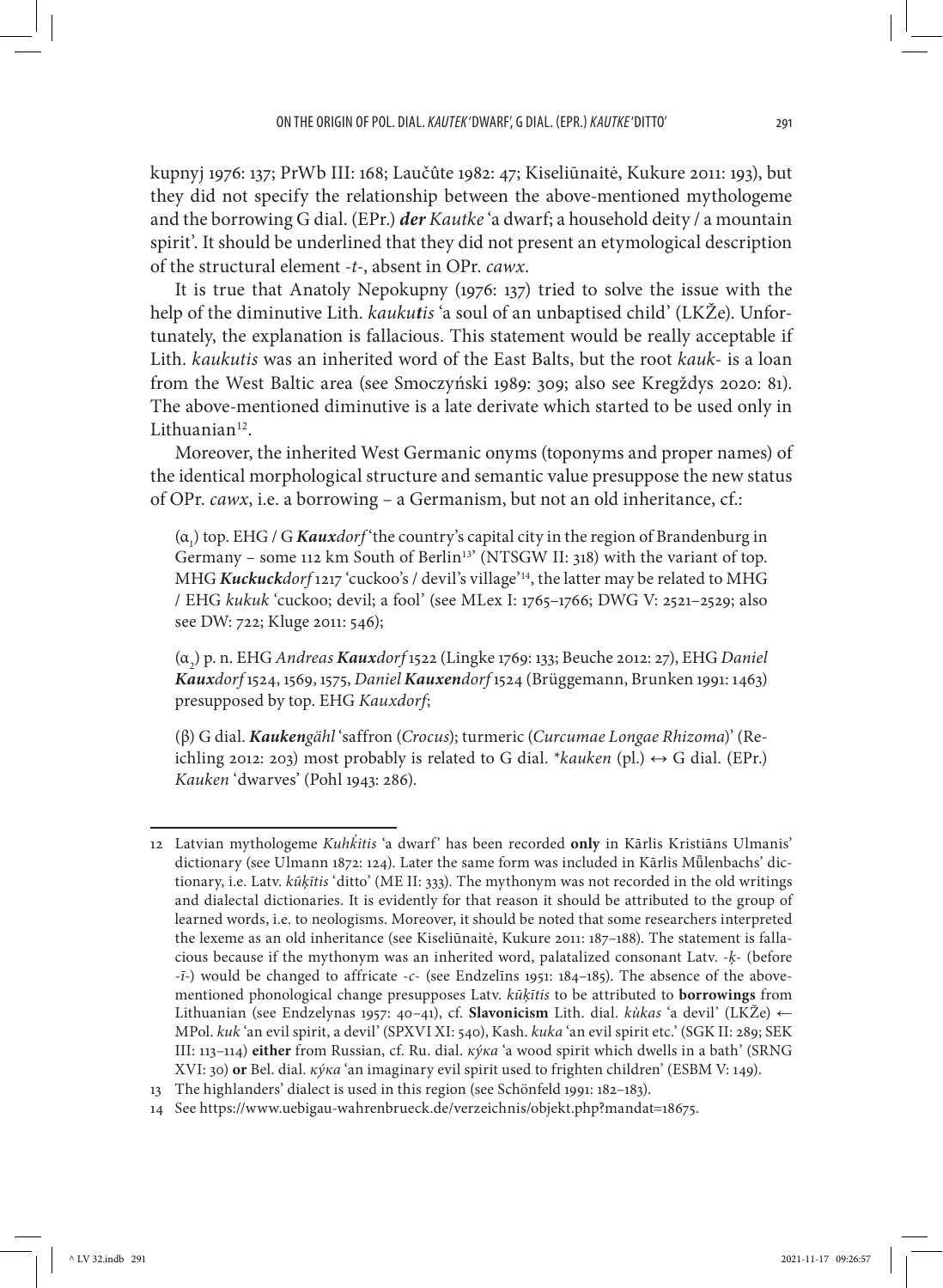In the disclosure of the properties of the origin of top. EHG / G *Kauxdorf*, the hypothesis presented by Wojciech Smoczyński (1989: 309) is to be used, i.e. the place name is to be compared with MHG *helle-gouch* 'a devil' (MLex I: 1234). However, changed morphological structure of the first component of the toponym is to be explained on the basis of the partial contamination between the lexemes of Western Germans, but not of Western Balts:

MHG *der gouch* (sg.) / *die gäuch* (pl.) 'a cuckoo; bastard; a fool' (see MLex I: 1057– 1058; also see Kluge 335)

```
↔ (partial contamination)15 MHG / EHG kukuk 'a cuckoo; a devil; a fool'
```
→ MHG \**kaux* 'a cuckoo, a devil'.

Hence, the conclusion can be drawn that OPr.*cawx* presupposes a Germanism, but not an inherited mythologeme of Western Balts:

OPr.*cawx* 'a devil'

← MHG \**kaux* 'a cuckoo, a devil'.

In summary, it can be stated that the alternation of undoubtedly West Germanic toponyms EHG / G *Kauxdorf* ↔ top. MHG *Kuckuckdorf* 1217 'devil's / cuckoo's village'16 presupposes the same etiological model (i.e. Germanic origin) of the place names which, contrary to what was common to do in the past, are to be attributed to the group of Germanisms, but not to inherited onyms of Western Balts, cf. top. OPr.*Kaukelawke* 1394, *Kaukenynen* 1400, *Kawkowagen* 1314 // top. OPr.*Chucunbrasth* 1254, *Cucenbrast* 1254, *Kuke* 1251, *Cukemedie* 1419 (Gerullis 1922: 58, 75; see also Kregždys 2012: 150). It is to be assumed that these toponyms reflect the referent 'cuckoo / -'s ↔ devil / -l's place'. Therefore, all attempts to reconstruct apophonic morphological archetypes of the West Baltic origin are essentially fallacious, cf. OPr. \**kaukas* ↔ OPr. \**kūks* or OPr. \**kukas* 'a familiar' (cf. Schall 1966: 20–21; PEŽ II: 295–296; SEK III: 114).

## **3. Conclusions**

1.Pol. dial.*kautek* 'a dwarf' presupposes a derivative composed of WSl. dial. \**kołtun* 'supernatural being' (> USrb.*kołtun* 'a tree demon' ↔ (M)Pol. (dial.) *kołtun* 'a mat of hair etc.') and dim. suff. -*ek*, i.e. Pol. dial. \**kałtunek* 'a small supernatural being who felts a mat of human hair  $\leftrightarrow$  a dwarf' is to be reconstructed.

<sup>15</sup> Cf. an alternation of verb G dial. k*aukeln* ↔ g*aukeln* 'to play with fire' (see Schröer II: 68).

<sup>16</sup> Cf. place names of the Hannover district, i.e. top. G *Kuckuckshorn* 'devil's horn', *Kuckucks-Mühle* 'devil's mill' (see Müller 1825: 104).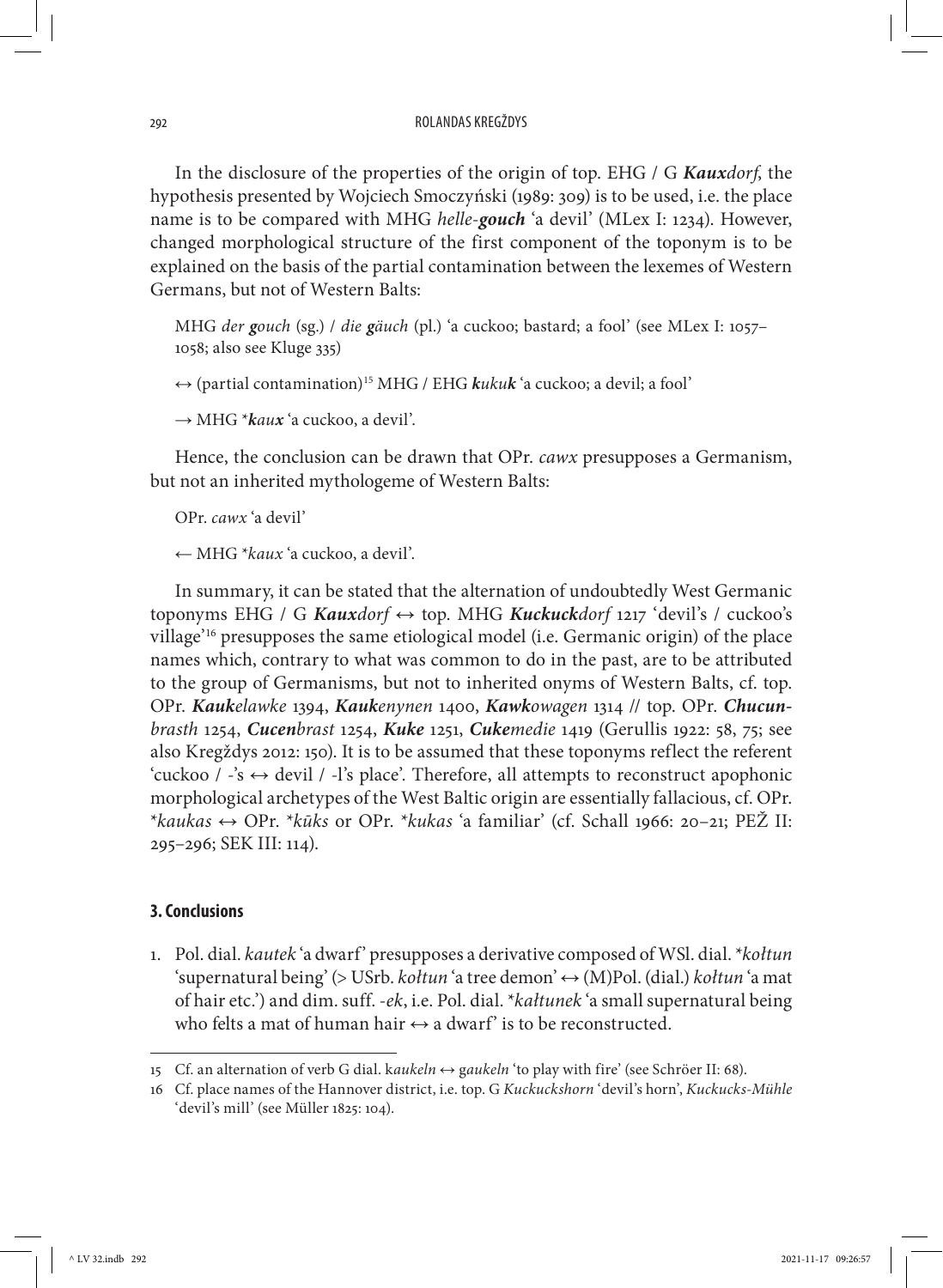- 2.G dial. (EPr.) *der Kautke* 'a dwarf; a household deity / mountain spirit' should be attributed to the loanwords from the Polish language reflecting the change of the suff. Pol. dial. -*ek* to suff. G dial. -*ke*.
- 3.OPr.*cawx* 'a devil' E 11 is not related to the origin of Pol. dial.*kautek* 'a dwarf'.

## **Abbreviations**

Bel. – Belarusian; EHG – Early New High German; EPr. – East Prussian (a combination of Early High New German and Middle Low German); Fr. – French; G – German (New High German); Gk. – Greek; It. – Italian; Kash. – Kashubian; Lat. – Latin; Latv. – Latvian; LG – Low German; Lith. – Lithuanian; MHG – Middle High German; MPol. – Middle Polish; OPol. – Old Polish; OPr. – Old Prussian; OUkr. – Old Ukrainian; Pol. – Polish; PSl. – Proto-Slavic; Rm. – Romanian; Ru. – Russian; Ukr. – Ukrainian; USrb. – Upper Sorbian; WSl. – West Slavic (proto)form

#### **Abbreviations of Grammatical Terms, etc.**

adj. – adjective; dial. – dialectal form; dim. – diminutive; E – Elbing Vocabulary; pl. – plural; p. n. – personal name; sg. – singular; suff. – suffix; top. – toponym

#### **Symbols**

- \* reconstructed form
- < developed from reconstructed form
- ← developed from an existing form
- $\leftrightarrow$  lexical interference
- ≠ semantic discrepancy

### **Literature**

- AGM: H. Horodyska-Gadkowska, A. Strzyżewska-Zaremba, A. Kowalska, *Atlas gwar mazowieckich*, vol. 1–10, Wrocław – Gdańsk – Kraków 1971–1992.
- Beuche W., 2012, *Die Persönlichkeiten von Eilenburg in ihrer über 1000jährigen Geschichte*, Norderstedt.
- Biolik M., 2009, [rec.] *Mikkels Klussis, Słownik odbudowanego języka pruskiego. Bazowy słownik prusko-polsko-pruski dla dalszego odrodzenia leksyki (dialekt sambijski), Kowno 2007, Litewski światowy ośrodek nauki, kultury i oświaty, s. 478*, "Język Polski" LXXXXIX, pp. 57–60.
- Brückner A., 1902, *Literatura religijna w Polsce średniowiecznej*, vol. 1: *Kazania i pieśni*, Warszawa.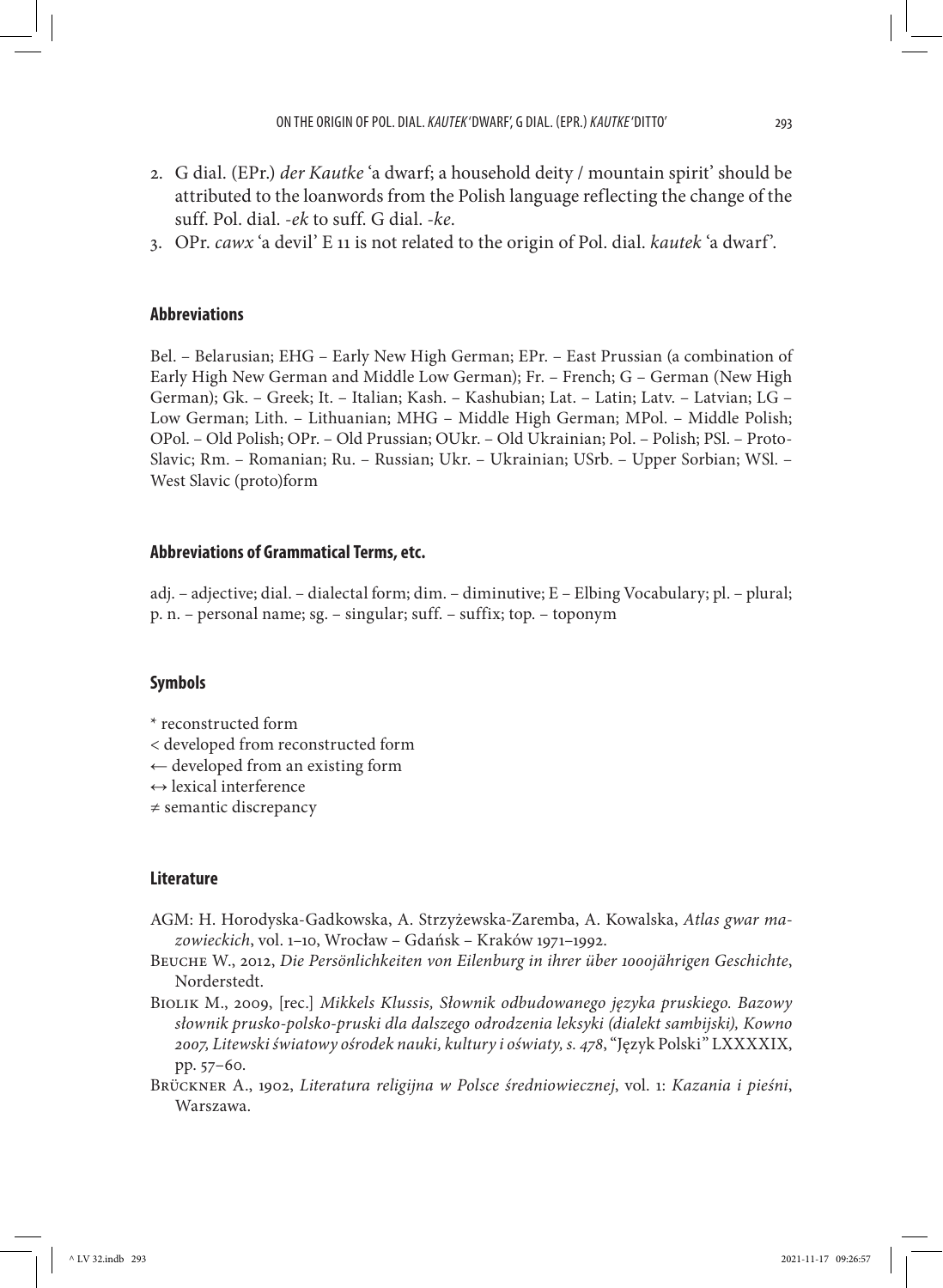Brückner A., 1980, *Mitologia słowiańska i polska*, Warszawa.

- Brüggemann T., Brunken O., 1991, *Handbuch zur Kinder- und Jugendliteratur. Von 1570 bis 1750*, Stuttgart, https://doi.org/10.1007/978-3-476-03237-9.
- Casemir K., Fischer Ch., 2013, *Deutsch. Die Geschichte unserer Sprache*, Darmstadt.
- Cioranescu A., 1966, *Diccionario etimologico rumano*, Tenerife.

Clédat L., 1914, *Dictionnaire Étymologique de la Langue Française*, Paris.

- Černý A., 1890, *Mythiske bytosće łužiskich Serbow*, "Časopis Maćicy Serbskeje" 43, pp. 3–50. Dejna K., 1973, *Dialekty polskie*, Wrocław – Gdańsk.
- DM: E. Hentschel, P.M. Vogel (eds), *Deutsche Morphologie*, Berlin New York 2009, https:// doi.org/10.1515/9783110212617.
- DW: L. Diefenbach, E. Wülcker, *Hoch- und nieder-deutsches Wörterbuch der mittleren und neueren Zeit*, Basel 1885.
- DWG I–XVI: *Deutsches Wörterbuch von Jacob und Wilhelm Grimm*, vol. 1–16, Leipzig 1854– 1961 (Quellenverzeichnis – 1971).
- Dźwigoł R., 2004, *Polskie ludowe słownictwo mitologiczne*, Kraków.
- Elsen H., 2011, *Grundzüge der Morphologie des Deutschen*, Berlin Boston, https://doi. org/10.1515/9783110237900.
- Endzelīns J., 1951, *Latviešu valodas gramatika*, Rīga.
- Endzelynas J., 1957, *Baltų kalbų garsai ir formos*, Vilnius.
- ESBM I–XIV: V.U. Martynaǔ, G.A. Cyhun (eds), *Etymalagičny sloǔnìk belaruskaj movy*, vol. 1–14, Minsk 1978–2017.
- ESSJ I–XLI: O.N. Trubačev, A.F. Žuravlev, *Etimologičeskij slovarʹ slavânskih âzykov*, vol. 1–41, Moskva 1974–2018.
- ESUM I–VI: O.S. Melʹničuk, *Etimologičnij slovnik ukraïnskoï movi*, vol. 1–6, Kiiv 1982–2012.
- FHNDWe: O. Reichmann (ed.), *Frühneuhochdeutsches Wörterbuch* 1–11, Berlin New York 1986–2016, [on-line:] https://fwb-online.de/.
- Fr I–II: H. Frischbier, *Preussisches Wörterbuch. Ost- und Westpreussische Provinzialismen in alphabetischer Folge*, vol. 1–2, Berlin 1882–1883.
- Gerullis G., 1922, *Die altpreußischen Ortsnamen*, Berlin Leipzig.
- Gimbutas M., 2001, *The Living Goddesses*, Berkeley London.
- Goos G., 2019, *Goddess Holle*, Norderstedt.
- Götze A., 1920, *Frühneuhochdeutsches Glossar*.*Zweite, stark vermehrte Auflage*, Bonn.
- Grannas G., 1943, *Plattdeutſche Volksmärchen aus Oſtpreußen*, Königsberg (Pr.).
- Greń Z., Krasowska H., 2008, *Słownik górali polskich na Bukowinie*, Warszawa.
- Grimm J., 1844, *Deutsche Mythologie*, 2nd edition, Göttingen.
- Grzegorczykowa R., 1979, *Zarys słowotwórstwa polskiego. Słowotwórstwo opisowe*, Warszawa.
- GWJPM: R. Grzegorczykowa, R. Laskowski, H. Wróbel (eds), *Gramatyka współczesnego języka polskiego. Morfologia*, Warszawa 1999.
- Hartknoch Ch.J., 1679, *Selectæ dissertationes historicæ de variis rebus Prussicis*, Francofurti – Lipsiae – Jenae.
- Hinze F., 1965, *Wörterbuch und Lautlehre der deutschen Lehnwörter im Pomoranischen (Kaschubischen)*, Berlin.
- Ivanova-Bučatskaâ Û.V., 2006, *Plattes Land: Simvoly Severnoj Germanii (slavânogermanskij etnokulʹturnyj sintez v meždurečʹe Elʹby i Odera)*, Sankt-Peterburg.
- JBR I–V: J. Balys, *Raštai*, vol. 1–5, Vilnius 1998–2004.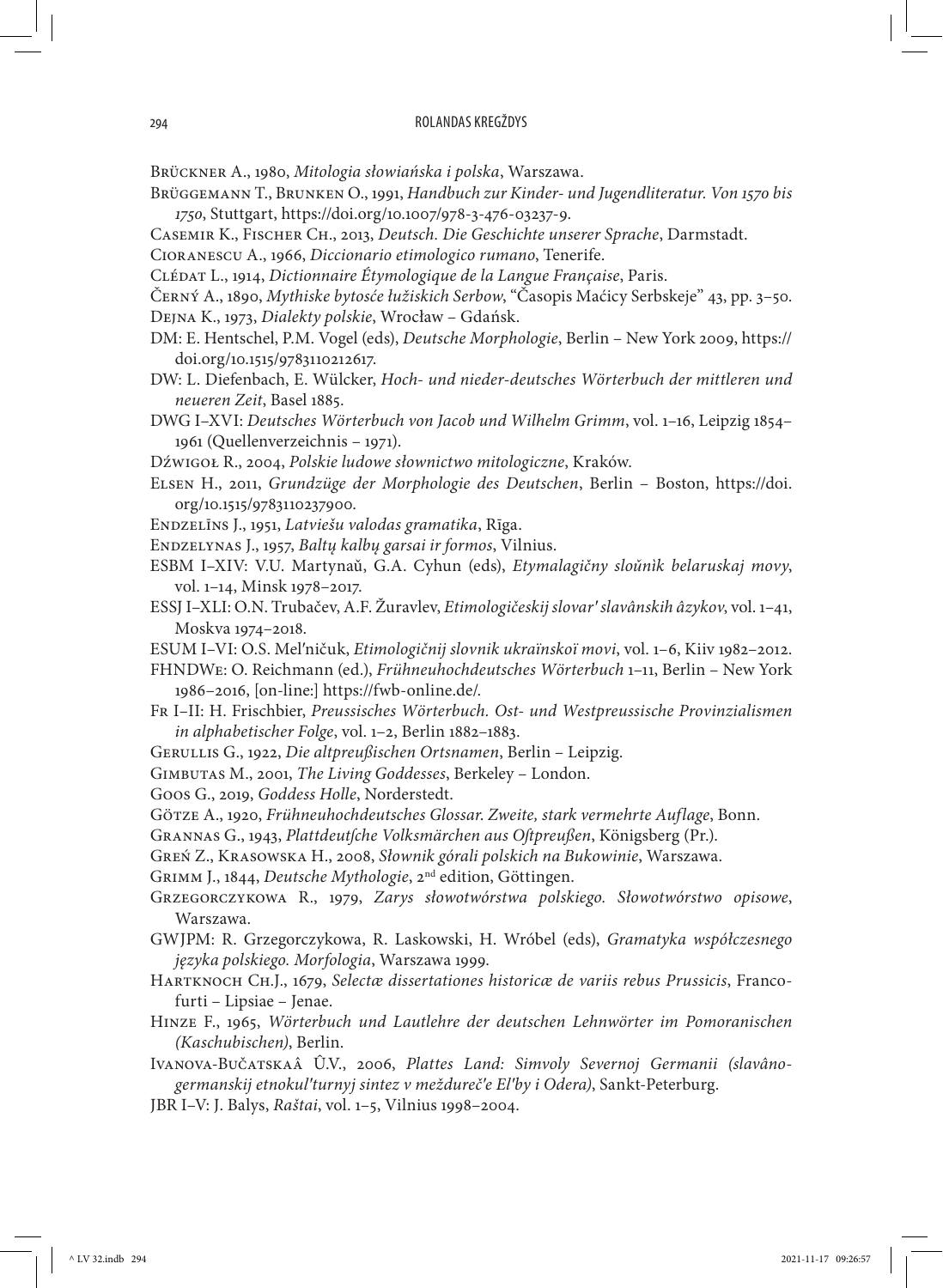- Kiseliūnaitė D., Kukure K., 2011, *Pruski cawx, litewski kaukas, kuroński kauks rozwój mitonimu od pierwszych wzmianek do czasów teraźniejszych*, "Pruthenia" 6, pp. 185–201.
- KKLJ: F. Lorentz, A. Fischer, T. Lehr-Spławiński, *Kaszubi. Kultura ludowa i język*, Toruń 1934.
- KLUGE F., 2011, *Etymologisches Wörterbuch der deutschen Sprache*, 25<sup>th</sup> edition, Berlin Boston, https://doi.org/10.1515/9783110223651.
- Kolberg I–LXXXIV: O. Kolberg, *Dzieła wszystkie*, vol. 1–84, Warszawa Kraków Wrocław – Poznań 1857–2002.
- König W., 2004, *Atlas Deutsche Sprache. Mit 155 Abbildungsseiten in Farbe*, Berlin.
- Kregždys R., 2012, *Baltų mitologemų etimologijos žodynas I: Kristburgo sutartis*, Vilnius.
- Kregždys R., 2016a, *Lietuvių kalbos polonizmų žodynas / Słownik polonizmów w języku litewskim*, Vilnius.
- Kregždys R., 2016b, *Lietuvių kalbos polonizmų žodyno specifikacija / Charakterystyka słownika polonizmów w języku litewskim*, Vilnius.
- Kregždys R., 2020, *Baltų mitologemų etimologijos žodynas II: Sūduvių knygelė*, Vilnius.
- Kucała M., 1957, *Porównawczy słownik trzech wsi małopolskich*, Wrocław.
- Laučûte Û., 1982, *Slovarʹ baltizmov v slavânskih âzykah*, Leningrad.
- Lingke J.T., 1769, *D. Martin Luthers merkwüdige Reiſegeſchichte, zu Ergäʒungſeiner Lebensumſtäde…*, Leipʒig.
- LKŽe: *Lietuvių kalbos žodynas (t. I–XX, 1941–2002)*, electronic version, Vilnius 2013.
- Lorentz F., 1925, *Geschichte der pomoranischen (kaschubischen) Sprache*, Berlin Leipzig, https://doi.org/10.1515/9783111727950.
- MAGP: *Mały atlas gwar polskich*, Pracownia Dialektologiczna (Pracownia Atlasu i Słownika Gwar Polskich from vol. 4) Zakładu Językoznawstwa PAN, Cracow, vol. I–II, ed. in chief K. Nitsch, vol. III–XIII, ed. in chief M. Karaś, Wrocław – Kraków 1957–1970.
- Manlius Ch., 1719, *Scriptores rerum Lusaticarum…*, Lipſiæ Budiſſæ.
- ME I–IV: J. Endzelīns (ed.), *K. Mǖlenbacha Latviešu valodas vārdnīca*, vol. 1–4, Rīga 1923–1932.
- MLex I–III: M. Lexer, *Mittelhochdeutsches Handwörterbuch*, vol. 1–3, Leipzig 1872–1878.
- Moraczewski J., 1842, *Starożytności polskie ku wygodzie czytelnika porządkiem abecadłowym zebrane*, vol. 1, Poznań.
- Müller W., 1825, *Alphabetisch-statistisches Verʒeichniss der bewohnten Ortschaften des Königreichs Hannover. Mit der Angabe der Art und Gröſse und der Entfernung derselben von der Land-Drostey, von dem Amte oder Gerichte, von der Steuer-Receptur, von der Pfarre und von der Post-Station. Als Zugabe zu der neuen Ausgabe der Karte des Königreichs Hannover in 20 Bogen*, Hannover.

Nepokupnyj A.P., 1976, *Balto-severnoslavânskie âzykovye svâzi*, Kiev.

- NTSGW I–VI: A.A. Mützell (ed.), *Neues topographisch-statistisch-geographisches Wörterbuch des Preussischen Staats*, vol. 1–6, Halle 1821–1825.
- Nyenhuis A., 2013, *Polnische -k- Suffixe in den deutschen Dialekten*, "Acta Universitatis Wratislaviensis. Studia Linguistica" 32, pp. 147–163.
- PEŽ I–IV: V. Mažiulis, *Prūsų kalbos etimologijos žodynas*, vol. 1–4, Vilnius 1988–1997.
- Pianigiani I–II: O. Pianigiani, *Vocabolario etimologico della lingua Italiana*, vol. 1–2, Roma – Milano 1907.
- Pohl E., 1943, *Die Volkssagen Ostpreußens*, Königsberg (Pr.).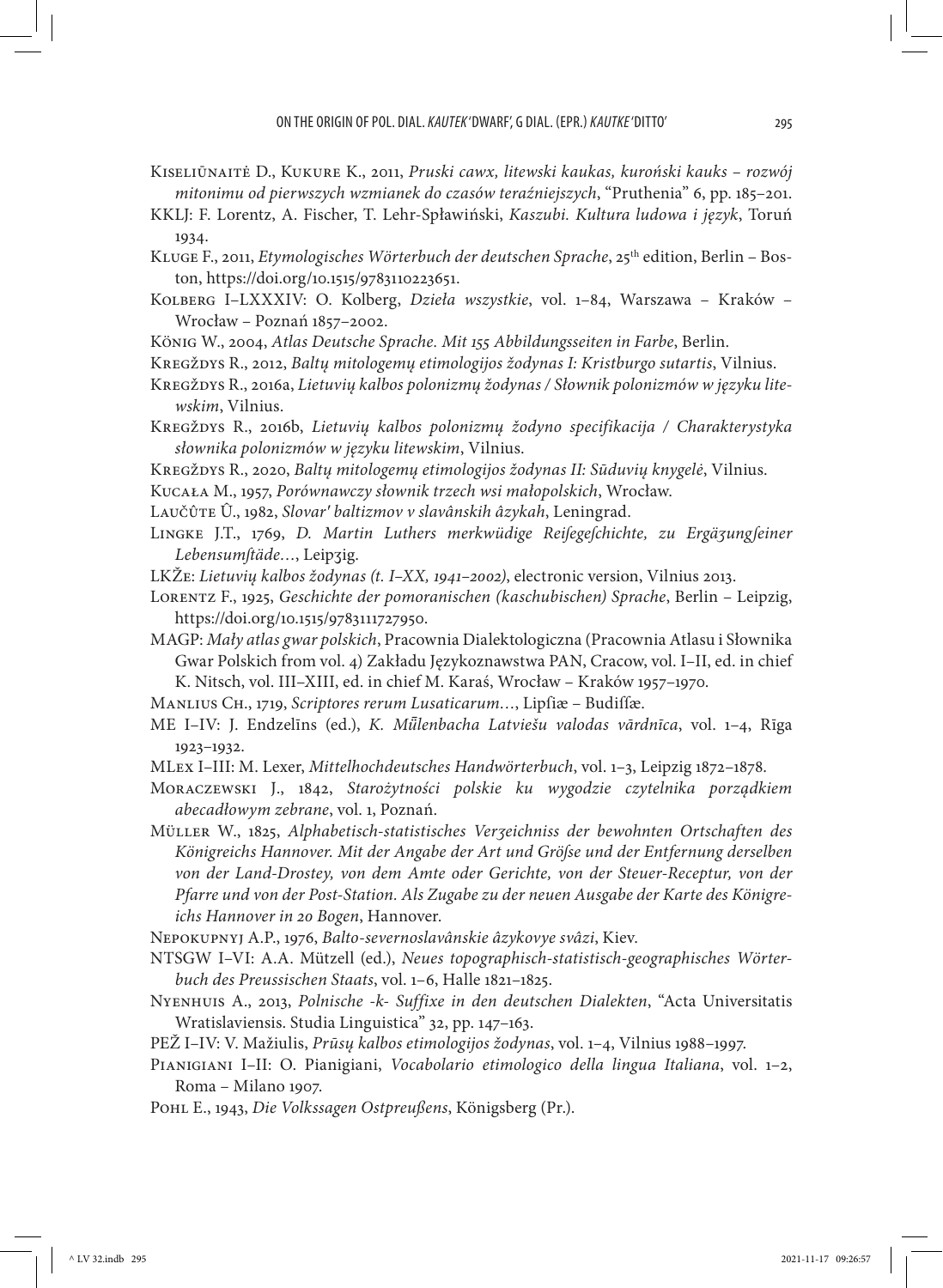- Polenz P., 2009, *Geschichte der deutschen Sprache*, 10th edition, completely revised, Berlin New York, https://doi.org/10.1515/9783110215526.
- POTT A.F., 1859, Die Personennamen, insbesondere die Familiennamen und ihre Entstehung*sarten: auch unter Berücksihtigung der Ortsnamen*, Leipzig.
- PrWb I–VI: E. Riemann, U. Tolksdorf, R. Goltz (eds), *Preußisches Wörterbuch. Deutsche Mundarten Ost- und Westpreußens*, vol. 1–6, Neumünster 1981–2005.

Reichling J., 2012, *Arends Volkstümliche Namen der Drogen, Heilkräuter, Arzneimittel und Chemikalien*, 19th edition, revised and expanded, Berlin – Heidelberg.

- SCHAARSCHMIDT G., 1997, A Historical Phonology of the Upper and Lower Sorbian Languag*es*, Heidelberg.
- Schall H., 1966, *Baltische Gewässernamen im Flußsystem "Obere Havel" (Südost-Mecklenburg)*, "Baltistica" 2 (1), pp. 7–42, https://doi.org/10.15388/baltistica.2.1.2.
- Schönfeld H., 1991, *Die niederdeutsche Sprache in den Ländern Sachsen-Anhalt und Brandenburg*, "Niederdeutsches Jahrbuch" 114, pp. 175–201.
- Schröer I–II: K.J. Schröer, *Beitrag zu einem Wörterbuche der deutschen Mundarten des ungrischen Berglandes*, vol. 1–2, Wien 1858.
- Schümann M., 2010, *Diminutiv, Diminutivum*, [in:] E. Hentschel (ed.), *Deutsche Grammatik*, Berlin – New York, pp. 70–71.
- SD I–V: N.I. Tolstoj (ed.), *Slavânskie drevnosti. Etnolingvističeskij slovarʹ*, vol. 1–5, Moskva 1995–2012.
- SEBań: A. Bańkowski, *Etymologiczny słownik języka polskiego*, vol. 1–2, Warszawa 2000.

SEBor: W. Boryś, *Słownik etymologiczny języka polskiego*, Kraków 2005.

- SEBr: A. Brückner, *Słownik etymologiczny języka polskiego*, Warszawa 1970 [1927].
- SEK I–VI: W. Boryś, H. Popowska-Taborska, *Słownik etymologiczny kaszubszczyzny*, vol. 1–6, Warszawa 1994–2010.
- SEMań: W. Mańczak, *Polski słownik etymologiczny*, Kraków 2017
- SESł: F. Sławski, *Słownik etymologiczny języka polskiego*, vol. I–V, Kraków 1952–1982.
- SGK I–VII: B. Sychta, *Słownik gwar kaszubskich na tle kultury ludowej*, vol. 1–7, Wrocław 1967–1976.
- SGOWM I–VII: *Słownik gwar Ostródzkiego, Warmii i Mazur*, vol. I–III, ed. Z. Stamirowska, vol. IV–V, eds H. Perzowa, D. Kołodziejczykowa, vol. VI, eds D. Kołodziejczykowa, K. Sobolewska, vol. VII, ed. K. Sobolewska, Wrocław – Warszawa – Kraków – Gdańsk 1987 (vol. I), Wrocław – Warszawa – Kraków 1991 (vol. II), Warszawa – Kraków 1993–2018 (vol. III–VII).
- SGP: *Słownik gwar polskich*, ed. M. Karaś (*Źródła*, vol. 1), J. Reichan (vol. 2–9, nr 2), S. Urbańczyk (vol. 2–5), J. Okoniowa (vol. 6–9, nr 2), B. Grabka (vol. 7–9, nr 2), R. Kucharzyk (vol. 9, nr 2–vol. 10, nr 2), vol. 1–3: Wrocław – Warszawa – Kraków 1977–1991, vol. 4–10: Kraków 1992–2019.

Simek R., 1984, *Lexikon der germanischen Mythologie*, Stuttgart.

- SKarł: J. Karłowicz, *Słownik gwar polskich*, vol. I–VI (vol. IV–VI prepared to print by J. Łoś), Kraków 1900–1911.
- SL: S.B. Linde, *Słownik języka polskiego*, vol. I–VI, 2nd edition, revised, Lwów 1854–1860.
- Smoczyński W., 1989, *Über einige bedenkliche baltisch-slawische Ansätze*, "Indogermanische Forschungen" 94, pp. 306–327, https://doi.org/10.1515/if-1989-0120.
- SPXVI I–XXXVIII: *Słownik polszczyzny XVI wieku*, vol. 1–38, Wrocław Kraków Warszawa 1966–2020.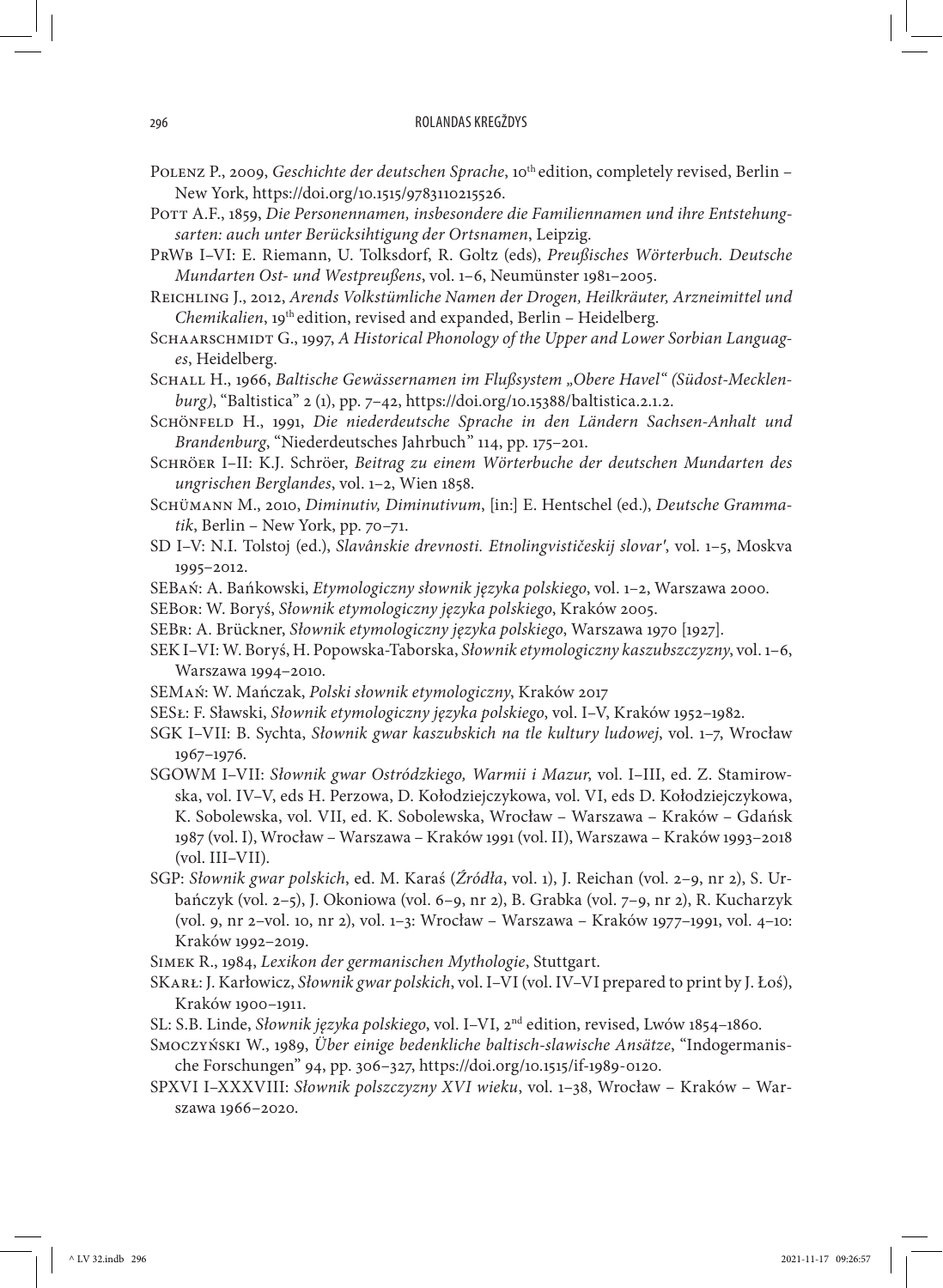- SRNG I–LI: *Slovarʹ russkih narodnyh govorov*, vol. 1–51, Leningrad (Sankt Peterburg) 1965–2019.
- SStp: S. Urbańczyk (ed.), *Słownik staropolski*, vol. I–XI, Wrocław Warszawa Kraków 1953–2002.
- Ström Ä.V., 1975, *Germanische Religion*, [in:] idem, H. Biezais, *Germanische und baltische Religion*, "Die Religionen der Menschheit", vol. 19, 1, Stuttgart – Mainz, pp. 11–306.
- SUM XVI–XVII st. I–XVII: *Slovnik ukraïnsʹkoï movi XVI peršoï polovini XVII st.*, vol. 1–17, L'viv 1994-2017.
- SW: J. Karłowicz, A.A. Kryński, W. Niedźwiedzki (eds), *Słownik języka polskiego*, vol. I– –VIII, Warszawa 1900–1927.
- SWil: A. Zdanowicz et al., *Słownik języka polskiego*, vol. I–II, Wilno 1861.
- SWOKarł: J. Karłowicz, *Słownik wyrazów obcego a mniej jasnego pochodzenia używanych w języku polskim*, vol. 1–3, Kraków 1894–1905.
- Sychta B., 1957, *Kaszubskie nazwy diabła (wyjątki ze Słownika kaszubskiego)*, "Język Polski" XXXVI, pp. 28–44.
- Šamâkìna T.I., 2008, *Mifalogiâ i belaruskaâ lìtaratura*, Mìnsk.

Toeppen M.P., 1894, *Wierzenia mazurskie z dodatkiem, zawierającym klechdy i baśnie Mazurów*, 2nd edition, expanded, Warszawa.

Ulmann C.Ch., 1872, *Lettiſches Wörterbuch. Erſter Theil. Lettiſch=deutſches Wörterbuch*, Riga.

Vries I–II: J. de Vries, *Altgermanische Religionsgeschichte*, vol. 1–2, Berlin – Leipzig 1935–1937.

Wackernagel W., 1878, *Altdeutsches Handwörterbuch*, Basel.

- Young Ch., Gloning T., 2004, *A History of the German Language Through Texts*, London New York, https://doi.org/10.4324/9780203488072.
- Ziesemer W., 1924, *Die ostpreußischen Mundarten*, Königsberg.

# **On the Origin of Mythonyms (Pol. dial.** *kautek***, (G dial) (wschprus.)** *Kautke***) Abstract**

Referring to etymological analysis, the author of this article presents a new hypothesis concerning the origin of the Polish mythological name *kautek* and the East Prussian word *Kautke*. The analysis refers to the description of derivatives and semantic development of those mythonyms. While summing up the research results, one may conclude that mythological names such as Pol. dial.*kautek*, G dial. (EPr.) *Kautke* belong to lexemes of the West Slavic origin. More precisely, those mythonyms are derived from Pol. dial. \**kałtunek* 'a mythological being who makes human hair tangled' ↔ 'a dwarf' ← WSl. \**kołtun* 'a mythological being' (> USrb.*kołtun* 'wił – a demon living in a tree' ↔ (M)Pol. (dial.) *kołtun* 'hair allegedly tangled because of a disease called *trichoma*' < PSl. \**kъ ḷtunъ* 'curled hair') + dem. suff. Pol. -*ek*.

East Prussian mythologeme *Kautke* belongs to Polonisms used in the past in the Duchy of Prussia.